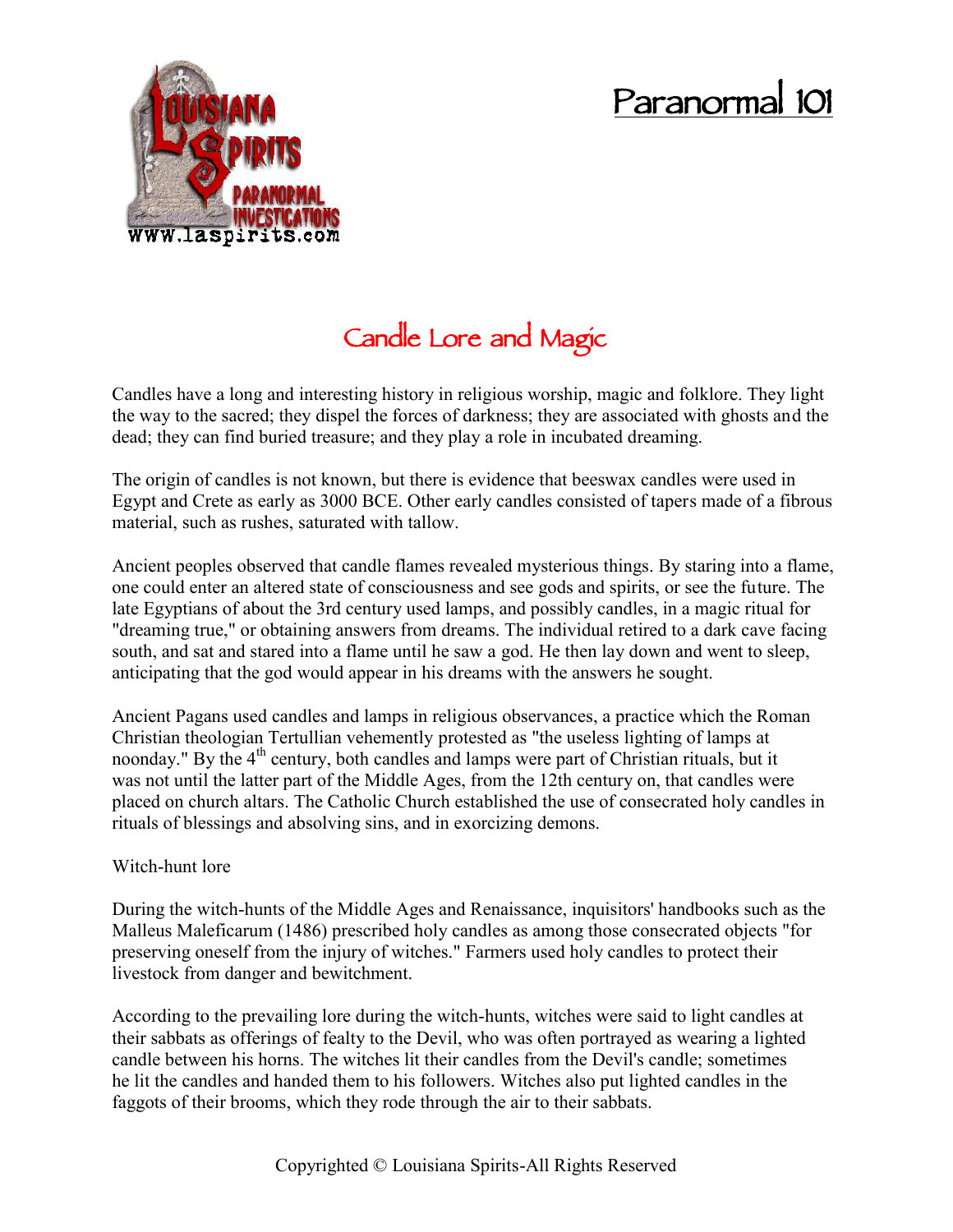It was believed that witches made perverse use of holy candles in putting curses on individuals. According to an English work, Dives and Pauper (1536), "it hath oft been known that witches, with saying of the Paternoster and dropping of the holy candle in a man's steps that they hated, hath done his feet rotten of."

#### Black magic

Candles made of human fat were believed to contain life energy, and supposedly were used in the Black Mass in the 17th century, and in other black magic rituals. The Petit Albert, an 18th century grimoire, claims that a "Magic Candle" made of human tallow would disclose buried treasure. The treasure-seeker took the candle into a cave or other subterranean location. When the candle began to sparkle brightly and hiss noisily, treasure was at hand. The nearer the treasure, the more intensely burned the candle, until it went out at the exact spot. Treasure hunters were advised to carry along lanterns with consecrated candles, not only for light, but to conjure the spirits of dead men who were said to guard buried treasure. The spirits were to be summoned in the name of God and promised anything in order to help them find "a place of untroubled rest."

At the turn of the 19th century, Francis Barrett, author of The Magus (1801), wrote that candles made of "some saturnine things, such as a man's fat and marrow, the fat of a black cat, with the brains of a crow or raven, which being extinguished in the mouth of a man lately dead, will afterwards, as often as it shines alone, bring great horror and fear upon the spectators about it."

### Candles and the dead

In folklore, candles have a strong association with the dead, perhaps dating back to old Jewish customs, later adopted by Christians, of lighting candles for the dying and dead. A lit candle placed by the bedside of a dying person is believed to frighten away demons. One Jewish custom calls for keeping a lit candle for a week in the room where a person died, perhaps to purify the air. In American folklore, however, a candle burning in an empty room will cause the death of a relative. Superstitions about candles hold that a guttering candle means someone in the house is about to die, and a candle that burns blue means a ghost is nearby.

#### Wicca and practical magic

In some Wiccan rituals, consecrated white candles are placed on altars and at the four quarters of a magic circle. If a ritual calls for it, candles are placed at the points of a pentagram. Colored candles are used in many magical spells; each color has its own vibration, attribute, symbolism and influences.

As part of the preparation for casting a spell, rub a candle with anointing oil while concentrating on the purpose of the spell. The formula of the oil will be determined by the purpose of the spell. Or, write a spell on a candle and then burn it.

The following are some of the energy vibrations and influences evoked by colors. Burning colored candles in magical work enhances the vibration of the colors.

White: Spiritual truth and strength; purity and purification; meditation; attract benevolent spiritual forces; break curses; feminine principle (in alchemy).